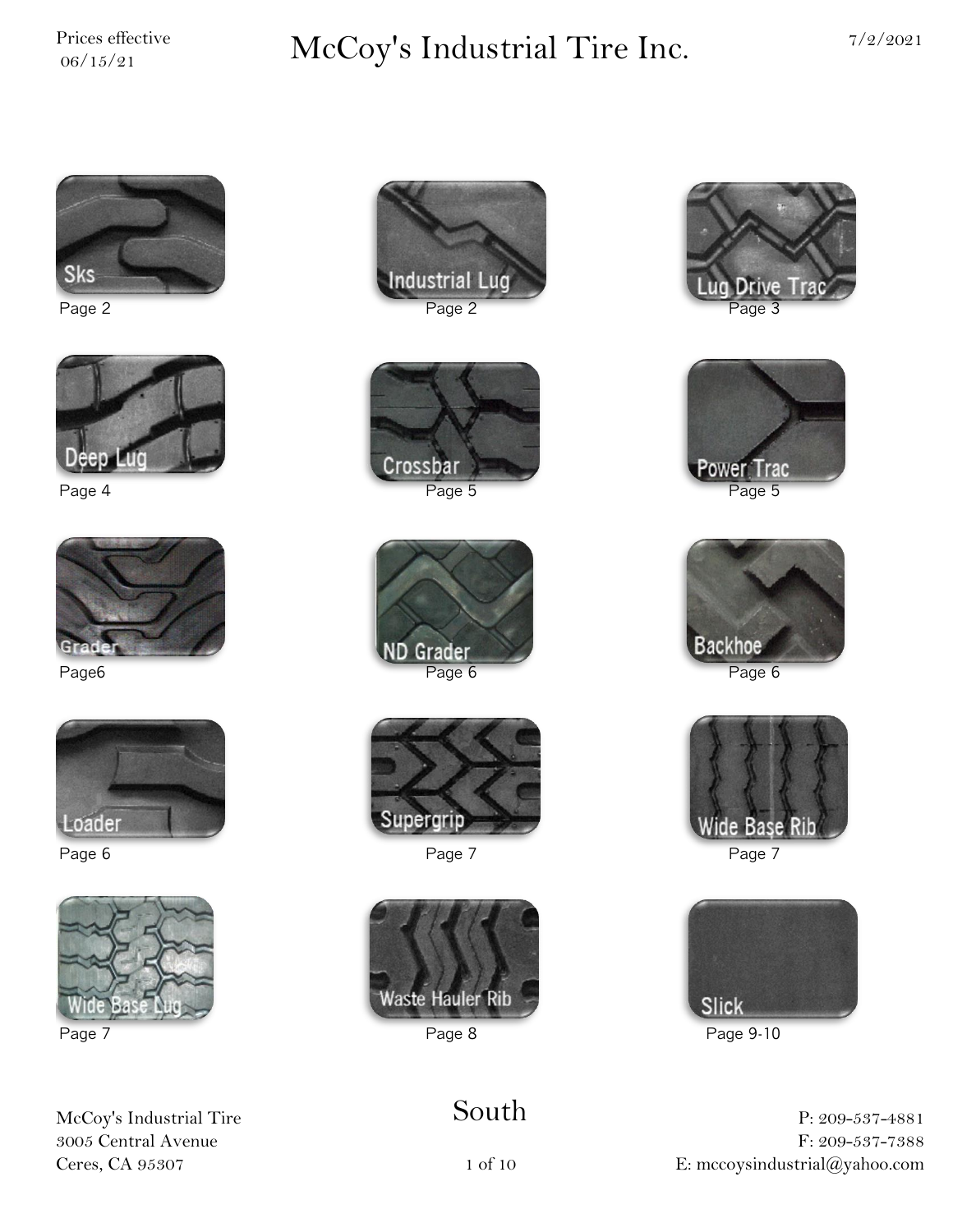# $\frac{\text{Price} \ \text{effective}}{06/15/21}$  McCoy's Industrial Tire Inc.  $\frac{7/2/2021}{2}$

| Tire Size        | Tread # | Pneumatic  | Filled     | Solid  |                    |
|------------------|---------|------------|------------|--------|--------------------|
| $10.5/80-18$     | 9       | 171.28     | 202.11     | XXX    |                    |
| 10.5-20          | 9       | 189.52     | 223.64     | XXX    |                    |
| $10-16.5$        | 9       | 145.27     | 171.41     | 188.56 |                    |
| $11L-15$         | 9       | 167.34     | 197.46     | XXX    |                    |
| $11L-16$         | 9       | 169.41     | 199.91     | XXX    |                    |
| 12.4-16          | 10.5    | 227.78     | 268.78     | XXX    |                    |
| 12.5/80-18       | 10.5    | 240.40     | 283.68     | XXX    |                    |
| 12.5-20          | 10.5    | 266.48     | 314.44     | XXX    | <b>SKS</b>         |
| $12 - 16.5$      | 10.5    | 201.20     | 237.41     | XXX    |                    |
| $14.5/75 - 16.1$ | 10.5    | 222.88     | 263.00     | XXX    |                    |
| 250-15           | 9       | 147.87     | 174.49     | 191.94 | Base Width         |
| 26-12-12         | 10.5    | 153.74     | 181.42     | XXX    | <b>Tread Depth</b> |
| 27-10.5-15       | 9       | 137.42     | 162.16     | XXX    |                    |
| 27-10-12         | 9       | 129.78     | 153.14     | XXX    | #10.5              |
| $27 - 8.5 - 15$  | 9       | 128.10     | 151.15     | XXX    | Base Width         |
| $30 - 10 - 16$   | 9       | <b>XXX</b> | <b>XXX</b> | 182.18 | Tread Depth        |
| $31 - 10 - 20$   | 9       | XXX        | XXX        | 198.34 |                    |
| 31.5-13-16.5     | 10.5    | 199.86     | 235.83     | 259.42 |                    |
| 33-12-20         | 10.5    | <b>XXX</b> | <b>XXX</b> | 257.95 |                    |
| 700-12           | 9       | 133.09     | 157.04     | 172.75 |                    |
| 700-15           | 9       | 147.87     | 174.49     | 191.94 |                    |
| 825-15           | 9       | 166.36     | 196.30     | 215.93 |                    |



Base Width 8¾" Tread Depth 25/32

Base Width  $10\frac{1}{2}$ " Tread Depth 26/32

| Tire Size     | Tread #        | Pneumatic | Filled | Solid  |             |
|---------------|----------------|-----------|--------|--------|-------------|
| $18 - 7 - 8$  | 4              | 73.37     | 86.58  | 95.24  |             |
| $21 - 8 - 9$  | 6              | 94.56     | 111.58 | 122.73 |             |
| $23 - 9 - 10$ | $\overline{7}$ | 116.90    | 137.94 | 151.74 |             |
| $28 - 9 - 15$ | $\overline{7}$ | 144.85    | 170.93 | 188.02 |             |
| 570-12        | 3              | 86.10     | 101.59 | 111.75 |             |
| 600-9         | 3              | 82.17     | 96.97  | 106.66 |             |
| 650-10        | 3              | 88.71     | 104.68 | 115.15 |             |
| 650-10        | $\overline{4}$ | 96.81     | 114.24 | 125.66 | Industria   |
| 650-10        | 6              | 106.94    | 126.19 | 138.81 |             |
| 650-16        | $\overline{4}$ | 122.29    | 144.30 | 158.73 | #3          |
| 700-12        | $\overline{4}$ | 110.06    | 129.87 | 142.86 | Base Width  |
| 700-15        | $\overline{4}$ | 122.29    | 144.30 | 158.73 | Tread Deptl |
| 700-15        | 6              | 135.08    | 159.40 | 175.34 |             |
| 750-10        | 6              | 117.07    | 138.14 | 151.96 | #4          |
| 750-15        | 6              | 139.58    | 164.71 | 181.18 | Base Width  |
| 750-16        | 6              | 149.54    | 176.46 | 194.11 | Tread Deptl |
| 825-15        | 6              | 151.97    | 179.32 | 197.25 |             |
| 825-15        | $\overline{7}$ | 171.54    | 202.41 | 222.66 | #6          |
| 825-20        | $\tau$         | 193.14    | 227.90 | 250.69 | Base Wid    |
|               |                |           |        |        |             |





Industrial Lug

Base Width  $5$   $9/16$ " Tread Depth 24/32

Base Width 6 3/8" Tread Depth 24/32

Base Width 7" Tread Depth 24/32

#7 Base Width 7 5/8" Tread Depth 24/32

> P: 209-537-4881 F: 209-537-7388 E: mccoysindustrial@yahoo.com

#### South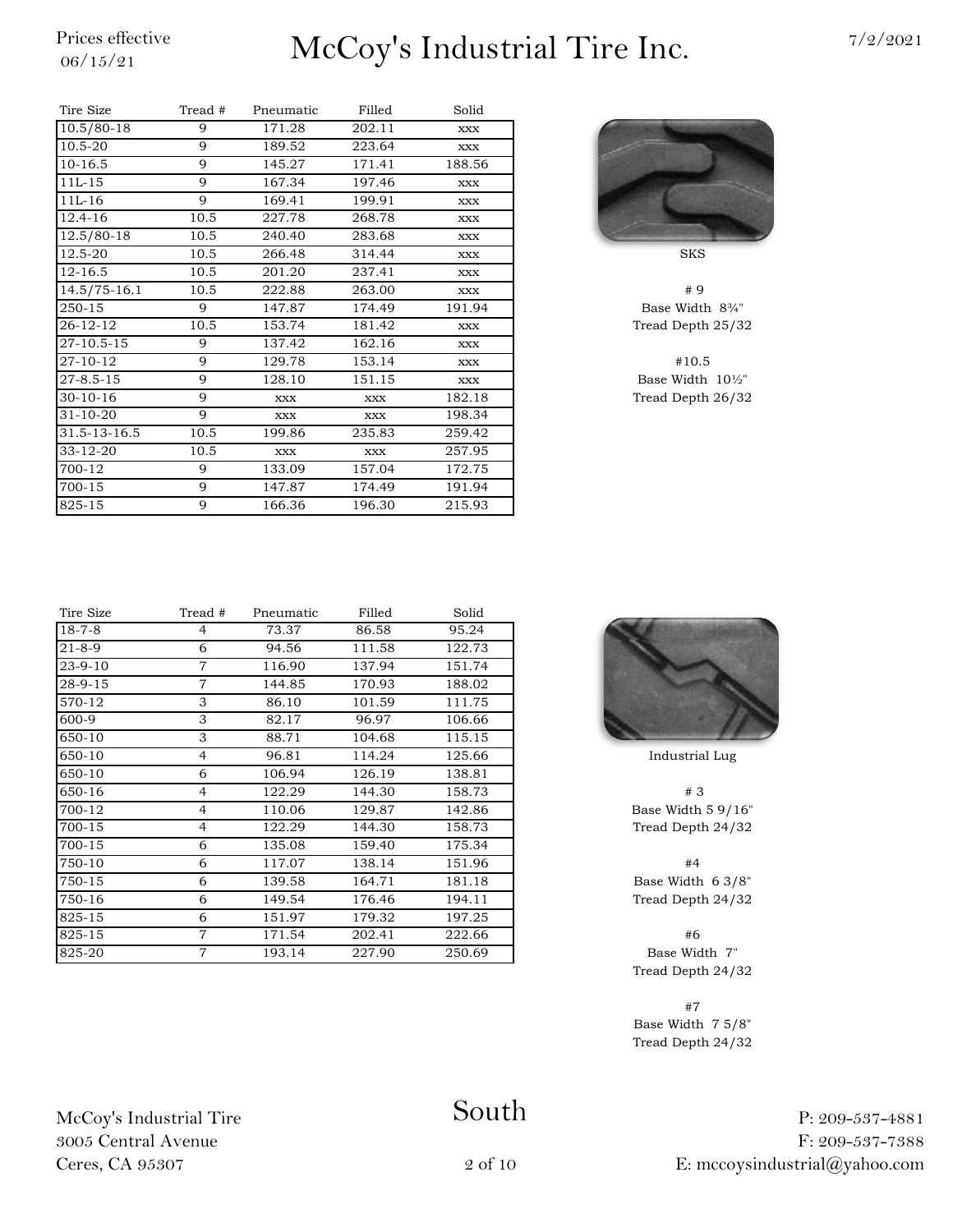# $\frac{\text{Price} \ \text{effective}}{06/15/21}$  McCoy's Industrial Tire Inc.  $\frac{7/2/2021}{2}$

| Tire Size      | Tread # | Pneumatic  | Filled     | Solid      |                    |
|----------------|---------|------------|------------|------------|--------------------|
| 1000-20        | 9       | 226.23     | 266.96     | 293.65     |                    |
| 1000-20        | 10      | 316.03     | 372.92     | 410.21     |                    |
| $10-16.5$      | 10      | 228.20     | 269.28     | XXX        |                    |
| 1100-20        | 9       | 228.86     | 270.06     | 297.07     |                    |
| 1100-20        | 10      | 319.71     | 377.25     | 414.98     |                    |
| 1100-20        | 12      | 379.56     | 447.88     | 492.67     |                    |
| 1200-20        | 10      | 332.57     | 392.43     | 431.67     |                    |
| 1200-20        | 12      | 394.83     | 465.90     | 512.49     | Lug Drive          |
| $12 - 16.5$    | 12      | 291.52     | 344.00     | 378.40     |                    |
| $12 - 16.5$    | 13      | 301.80     | 356.12     | 391.73     | #9                 |
| 1300-24        | 13      | 458.79     | 541.38     | 595.52     | Base Widt          |
| 1400-20        | 13      | 433.59     | 511.64     | 562.80     | <b>Tread Deptl</b> |
| 1400-24        | 13      | 487.61     | 575.38     | 632.92     |                    |
| 14-17.5        | 13      | 339.56     | 400.68     | XXX        | #10                |
| 15.5-25        | 13      | 469.72     | 554.28     | <b>XXX</b> | Base Width         |
| 15.5-25        | 16      | 554.75     | 654.60     | <b>XXX</b> | <b>Tread Deptl</b> |
| 15-19.5        | 13      | 375.87     | 443.53     | 487.88     |                    |
| 16-22.5        | 16      | 475.91     | 561.57     | 617.73     | #12                |
| 17.5-25        | 16      | 586.75     | 692.37     | 761.60     | Base Width         |
| 19.5L-24       | 16      | 569.58     | 672.10     | 739.31     | <b>Tread Deptl</b> |
| 20.5-25        | 16      | 685.62     | 809.04     | 889.94     |                    |
| $300 - 15$     | 10      | 261.49     | 308.56     | 339.42     | #13                |
| $31 - 10 - 20$ | 10      | <b>XXX</b> | <b>XXX</b> | 295.73     | Base Widtl         |
| $33 - 10 - 20$ | 10      | XXX        | XXX        | 318.72     | Tread Deptl        |
| $33 - 12 - 20$ | 12      | <b>XXX</b> | <b>XXX</b> | 378.40     |                    |
| $36 - 14 - 20$ | 13      | XXX        | XXX        | 444.71     | #16                |
| 370/75-28      | 13      | 474.90     | 560.39     | 616.42     | Base Widtl         |
| 400/75-28      | 16      | 579.97     | 684.36     | 752.80     | <b>Tread Deptl</b> |



Lug Drive Trac

Base Width  $8\frac{1}{2}$ " Tread Depth 28/32

Base Width 9 5/8" Tread Depth 35/32

Base Width 10 3/8" Tread Depth 35/32

Base Width  $12\frac{3}{4}$ " Tread Depth 36/32

Base Width  $15\frac{1}{2}$ " Tread Depth 32/32

McCoy's Industrial Tire 3005 Central Avenue Ceres, CA 95307

South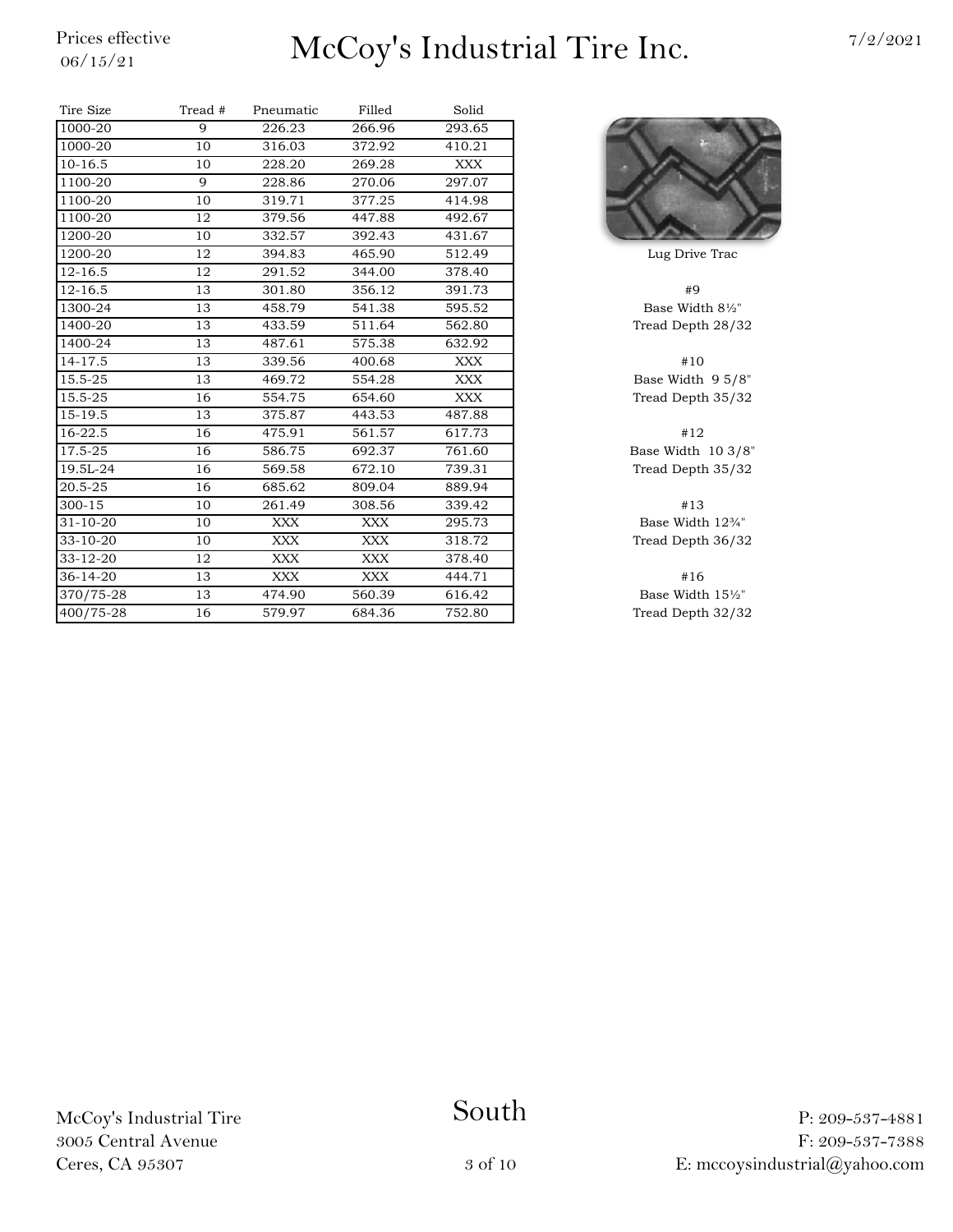### $\frac{\text{Prices effective}}{06/15/21}$  McCoy's Industrial Tire Inc.  $\frac{7/2/2021}{2}$

| Tire Size           | Tread #        | Pneumatic | Filled  | Solid        |                |
|---------------------|----------------|-----------|---------|--------------|----------------|
| 1000-20             | 8              | 234.69    | 276.93  | 304.62       |                |
| 1000-20             | 9              | 242.02    | 285.58  | 314.14       |                |
| $1000 - 20$         | 10             | 295.84    | 349.10  | 384.01       |                |
| $1000 - 20$         | 13             | 305.09    | 360.01  | 396.01       |                |
| $10-16.5$           | 13             | 209.10    | 246.74  | 271.42       |                |
| 1100-20             | 12             | 323.93    | 382.24  | 420.46       |                |
| 1200-20             | 13             | 304.73    | 359.58  | 395.54       |                |
| 1200-20             | 15             | 369.93    | 436.51  | 480.17       | Deep Lug       |
| $12 - 16.5$         | 15             | 273.13    | 322.30  | 354.53       |                |
| 12-5-80-18          | 13             | 268.84    | 317.23  | 348.95       | #6             |
| 12.5-80-18          | 15             | 326.35    | 385.10  | 423.61       | Base Width     |
| 1300-24             | 15             | 415.22    | 489.96  | 538.95       | Tread Depth 2  |
| 1300-24             | 16             | 532.79    | 628.70  | 691.57       |                |
| 1400-24             | 15             | 441.30    | 520.73  | 572.80       | #7             |
| 1400-24             | 16             | 566.26    | 668.18  | 735.00       | Base Width 7   |
| 1400-25             | 16             | 576.75    | 680.56  | 748.62       | Tread Depth 2  |
| 14-17.5             | 16             | 394.32    | 465.30  | 511.83       |                |
| $15-19.5$           | 16             | 459.88    | 542.66  | 596.92       | #8             |
| 15.5-25             | 16             | 545.49    | 643.67  | <b>XXX</b>   | Base Width 7 1 |
| 17.5-25             | 16             | 576.96    | 680.81  | <b>XXX</b>   | Tread Depth 2  |
| 17.5-25             | 17             | 889.29    | 1049.36 | $\bold{XXX}$ |                |
| 20.5-25             | 17             | 986.30    | 1163.83 | 1280.22      | #9             |
| $21 - 8 - 9$        | 6              | 97.45     | 115.00  | 126.50       | Base Width &   |
| $23 - 10 - 12$      | 9              | 133.55    | 157.59  | 173.35       | Tread Depth 2  |
| $23 - 9 - 10$       | $\overline{7}$ | 117.68    | 138.87  | 152.75       |                |
| 250-15              | $\overline{7}$ | 145.70    | 171.92  | 189.11       | #10            |
| 250-15              | 8              | 155.41    | 183.38  | 201.72       | Base Width 8   |
| $250 - 15$          | 9              | 160.27    | 189.11  | 208.03       | Tread Depth 3  |
| $27 - 10 - 12$      | 9              | 148.19    | 174.87  | 192.35       |                |
| $27 - 8.5 - 15$     | $\overline{7}$ | 140.10    | 165.31  | 181.84       | #13            |
| $28-12.50-15$       | 15             | 241.17    | 284.58  | 313.04       | Base Width 9   |
| $28 - 9 - 15$       | 8              | 147.64    | 174.21  | 191.64       | Tread Depth 3  |
| 28-9-15             | 9              | 152.25    | 179.66  | 197.62       |                |
| 300-15              | 13             | 239.60    | 282.73  | 311.01       | #15            |
| 300-15              | 15             | 290.87    | 343.22  | 377.54       | Base Width     |
| $31 - 6 - 10$       | 13             | XXX       | XXX     | 285.50       | Tread Depth 3  |
| $31 - 10 - 20$      | 13             | XXX       | XXX     | 285.50       |                |
| $33-6-11$           | 15             | XXX       | XXX     | 368.94       | #16            |
| 33-12-20            | 15             | XXX       | XXX     | 368.94       | Base Width 1   |
| 33x15.5x16.5        | 16             | 364.72    | 430.37  | 473.41       | Tread Depth 4  |
| $355 - 65 - 15$     | 15             | 277.96    | 327.99  | 360.79       |                |
| $\overline{570-12}$ | 6              | 104.48    | 123.29  | 135.62       | #17            |
| $600-9$             | 6              | 99.72     | 117.67  | 129.44       | Base Width1    |
| 650-10              | 6              | 107.65    | 127.03  | 139.73       | Tread Depth 4  |
| $\frac{1}{700-12}$  | 6              | 122.38    | 144.41  | 158.86       |                |
| 700-15              | 6              | 135.98    | 160.46  | 176.51       |                |
| 750-15              | 6              | 140.52    | 165.81  | 182.39       |                |
| 750-16              | 6              | 157.59    | 185.96  | 204.56       |                |
| 825-15              | $\overline{7}$ | 163.91    | 193.41  | 212.75       |                |
| 825-15              | 8              | 174.84    | 206.31  | 226.94       |                |
| 825-20              | 8              | 196.85    | 232.29  | 255.51       |                |
| 900-20              | 9              | 219.03    | 258.46  | 284.30       |                |
|                     |                |           |         |              |                |



Base Width 7" Tread Depth 28/32

Base Width 7 5/8" Tread Depth 28/32

Base Width 7 15/16" Tread Depth 28/32

Base Width  $8\frac{1}{2}$ " Tread Depth 28/32

Base Width 8 7/8" Tread Depth 32/32

Base Width 9 5/8" Tread Depth 32/32

Base Width 11" Tread Depth 32/32

Base Width 12½" Tread Depth 40/32

Base Width16¾" Tread Depth 40/32

McCoy's Industrial Tire 3005 Central Avenue Ceres, CA 95307

#### South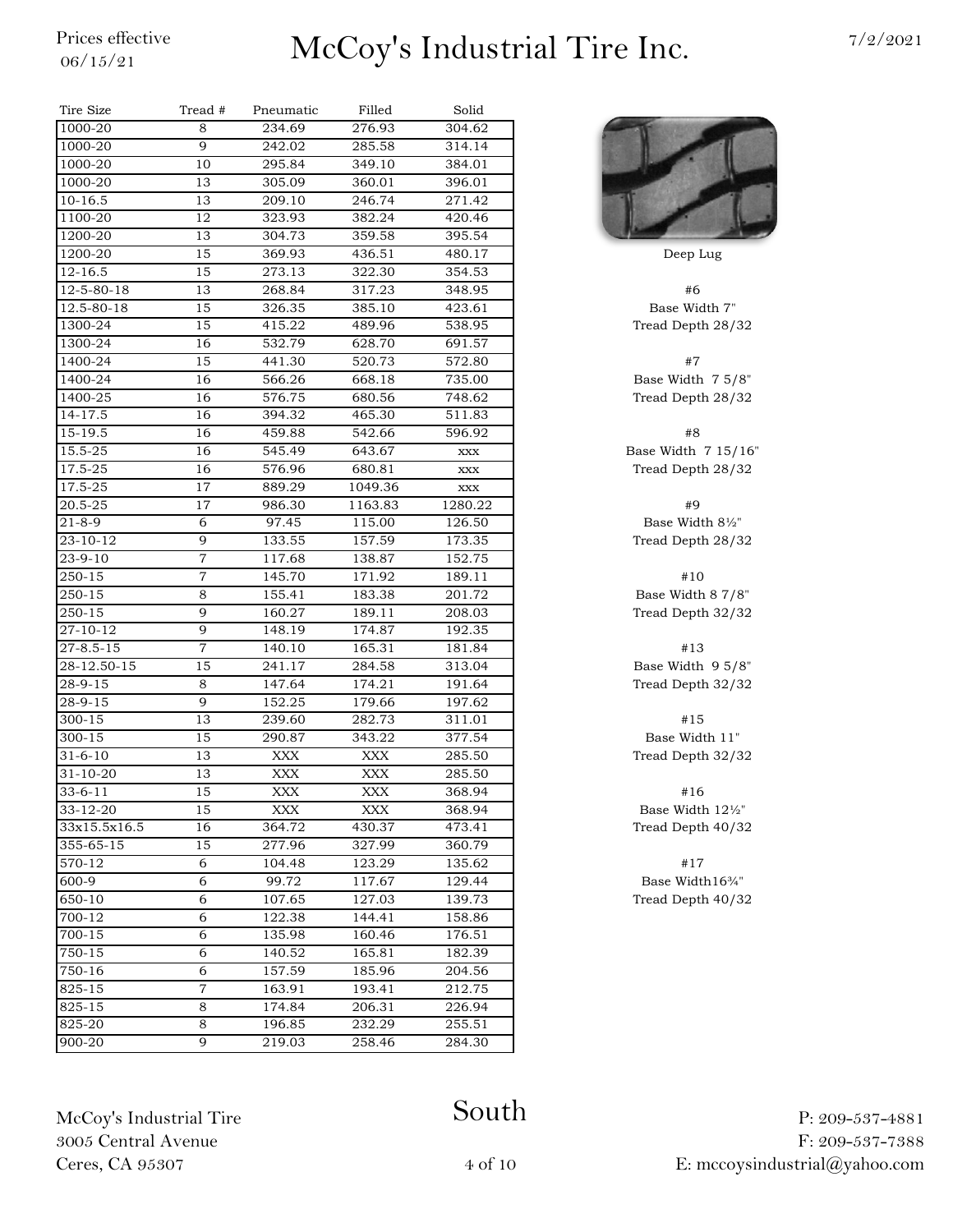### $\frac{\text{Prices effective}}{06/15/21}$  McCoy's Industrial Tire Inc.  $\frac{7/2/2021}{2}$

| Tire Size       | Tread #        | Pneumatic | Filled | Solid  |                   |
|-----------------|----------------|-----------|--------|--------|-------------------|
| 1000-20         | 9              | 190.68    | 225.01 | 247.51 |                   |
| 1200-20         | 9              | 200.66    | 236.78 | 260.46 |                   |
| $18 - 7 - 8$    | 5              | 62.36     | 73.58  | 80.94  |                   |
| 200-50-10       | 6              | 64.47     | 76.08  | 83.68  |                   |
| $21 - 8 - 9$    | 6              | 77.01     | 90.87  | 99.95  |                   |
| 23-10-12        | 9              | 110.86    | 130.82 | 143.90 |                   |
| $23 - 7.5 - 12$ | $\overline{7}$ | 87.09     | 102.77 | 113.04 |                   |
| $23 - 9 - 10$   | 9              | 101.99    | 120.35 | 132.39 | Crossbar          |
| $24 - 9 - 15$   | 9              | 126.38    | 149.13 | 164.04 |                   |
| 250-15          | 9              | 133.03    | 156.98 | 172.68 | #1                |
| $27 - 10 - 12$  | 9              | 123.06    | 145.21 | 159.73 | Base Width 5      |
| $28 - 9 - 15$   | 8              | 116.66    | 137.66 | 151.43 | Tread Depth 1     |
| $400 - 8$       | $\mathbf{1}$   | 34.00     | 40.12  | 44.13  |                   |
| $500 - 8$       | $\mathbf{1}$   | 38.06     | 44.91  | 49.40  | #3                |
| 570-12          | $\mathbf{1}$   | 46.78     | 55.20  | 60.72  | Base Width        |
| 600-9           | $\mathbf{1}$   | 44.65     | 52.69  | 57.96  | Tread Depth 1     |
| 650-10          | 5              | 78.99     | 93.21  | 102.53 |                   |
| 700-12          | 3              | 69.08     | 81.51  | 89.66  | #5                |
| 700-15          | 6              | 107.45    | 126.79 | 139.47 | Base Width 6      |
| 750-10          | 6              | 93.12     | 109.89 | 120.88 | Tread Depth1      |
| 750-15          | $\overline{7}$ | 116.32    | 137.26 | 150.98 |                   |
| 750-16          | $\overline{7}$ | 121.95    | 143.90 | 158.29 | #6                |
| 825-15          | $\overline{7}$ | 126.64    | 149.43 | 164.38 | <b>Base Width</b> |
| 825-15          | 8              | 138.15    | 163.02 | 179.32 | Tread Depth 1     |
| 825-20          | 8              | 155.55    | 183.55 | 201.90 |                   |
| 900-20          | 9              | 181.81    | 214.54 | 235.99 | #7                |

| Tire Size | Tread # | Pneumatic  | Filled | Solid  |                |
|-----------|---------|------------|--------|--------|----------------|
| $23-9-10$ | 7       | <b>XXX</b> | 201.72 | 221.89 |                |
| 28-9-15   | 7       | XXX        | 252.38 | 277.61 |                |
| 600-9     | 3       | XXX        | 118.93 | 130.82 |                |
| 600-9     | 4       | XXX        | 146.56 | 161.21 |                |
| 650-10    | 3       | XXX        | 128.39 | 141.23 |                |
| 650-10    | 4       | XXX        | 150.17 | 165.19 |                |
| 700-12    | 4       | <b>XXX</b> | 170.72 | 187.79 |                |
| 750-10    | 3       | XXX        | 140.56 | 154.61 | PowerTrac      |
| 750-10    | 4       | XXX        | 164.40 | 180.83 |                |
| 750-15    | 7       | XXX        | 274.52 | 301.97 | #3             |
| 825-15    | 7       | XXX        | 298.87 | 328.75 | Base Width 5 9 |

McCoy's Industrial Tire 3005 Central Avenue Ceres, CA 95307

Base Width  $5 \frac{1}{16}$ " Tread Depth 14/32

Base Width 6" Tread Depth 13/32

Base Width  $67/16$ " Tread Depth17/32

Base Width 7" Tread Depth 18/32

Base Width 7 9/16" Tread Depth 19/32

#9 Base Width 8 5/8" Tread Depth 20/32



Base Width  $59/16"$ Tread Depth 36/32

#4 Base Width 6 3/8" Tread Depth 36/32

#7

Base Width 7 5/8" Tread Depth 36/32

> P: 209-537-4881 F: 209-537-7388 E: mccoysindustrial@yahoo.com

South

5 of 10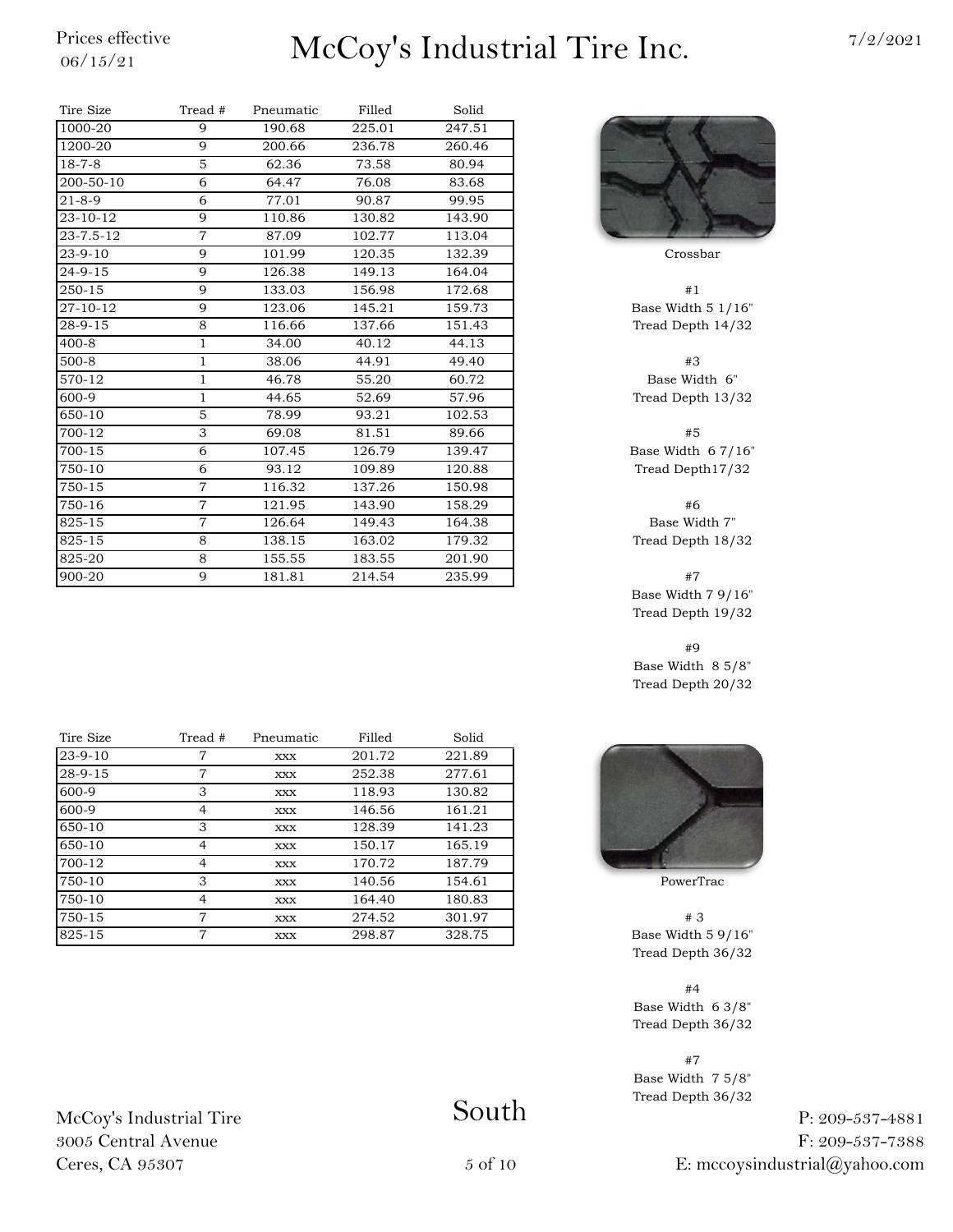# $\frac{\text{Price} \ \text{effective}}{06/15/21}$  McCoy's Industrial Tire Inc.  $\frac{7/2/2021}{2}$

| Tire Size      | Tread # | Pneumatic | Filled | Solid |             |
|----------------|---------|-----------|--------|-------|-------------|
| 12.5-80-18     | 12      | 289.37    | 341.45 | XXX   |             |
| 1300-24        | 12      | 349.44    | 412.34 | XXX   |             |
| 14.5-20        | 12      | 320.75    | 378.49 | XXX   |             |
| 14.9-24        | 12      | 364.97    | 430.67 | XXX   |             |
| 1400-20        | 12      | 347.94    | 410.57 | XXX   |             |
| 1400-24        | 12      | 371.39    | 438.24 | XXX   |             |
| 15.5-25        | 12      | 376.93    | 444.78 | XXX   |             |
| $15.5 - 15$    | 12      | 224.71    | 265.16 | XXX   | Directional |
| 15-19.5        | 12      | 301.62    | 355.91 | XXX   |             |
| $15-22.5$      | 12      | 314.74    | 371.39 | XXX   | #12         |
| 33-15.5-16.5   | 12      | 239.35    | 282.43 | XXX   | Base Wid    |
| $36 - 14 - 20$ | 12      | 260.95    | 307.92 | XXX   | Tread Deptl |

| Tire Size    | Tread # | Pneumatic | Filled | Solid |               |
|--------------|---------|-----------|--------|-------|---------------|
| 1300-24      | 12      | 352.57    | 416.03 | XXX   |               |
| 14.5-20      | 12      | 307.17    | 362.46 | XXX   |               |
| 14.9-24      | 13      | 377.85    | 445.87 | XXX   |               |
| 1400-24      | 13      | 405.09    | 478.01 | XXX   |               |
| 14-17.5      | 12      | 260.94    | 307.91 | XXX   |               |
| 15.5-25      | 13      | 390.23    | 460.48 | XXX   |               |
| 15-19.5      | 13      | 312.26    | 368.47 | XXX   |               |
| $15 - 22.5$  | 13      | 325.85    | 384.50 | XXX   | Non Direction |
| 16.9-24      | 12      | 369.23    | 435.69 | XXX   |               |
| 16.9-28      | 13      | 429.03    | 506.26 | XXX   | #12           |
| 33-15.5-16.5 | 13      | 247.80    | 292.40 | XXX   | Base Width    |

| Tire Size      | Tread # | Pneumatic | Filled | Solid      |         |
|----------------|---------|-----------|--------|------------|---------|
| $14.9 - 24$    | 18      | 469.49    | 554.00 | <b>XXX</b> |         |
| 15.5-25        | 18      | 484.88    | 572.16 | <b>XXX</b> |         |
| 15-625         | 18      | 412.61    | 486.88 | <b>XXX</b> |         |
| 16.5/80-24     | 18      | 533.74    | 629.82 | <b>XXX</b> |         |
| $16.9 - 24$    | 18      | 522.54    | 616.60 | <b>XXX</b> |         |
| 16.9-28        | 18      | 561.64    | 662.74 | <b>XXX</b> |         |
| $17.5/65 - 20$ | 18      | 422.44    | 498.47 | <b>XXX</b> |         |
| 17.5-25        | 18      | 512.85    | 605.16 | <b>XXX</b> | Backhoe |

| Tire Size               | Tread # | Pneumatic | Filled | Solid      |        |
|-------------------------|---------|-----------|--------|------------|--------|
| 16.9-24                 | 19      | 458.95    | 541.56 | XXX        |        |
| 16.9-28                 | 19      | 493.29    | 582.08 | <b>XXX</b> |        |
| 17.5-25                 | 19      | 499.99    | 589.99 | XXX        |        |
| 17.5L-24                | 19      | 434.10    | 512.24 | <b>XXX</b> |        |
| 18.4-28                 | 19      | 536.90    | 633.54 | XXX        |        |
| 19.5L-24                | 19      | 460.67    | 543.59 | <b>XXX</b> |        |
| 20.5-25                 | 19      | 554.53    | 654.35 | XXX        |        |
| $21L-24$                | 19      | 483.71    | 570.78 | XXX        | Loader |
| 400-75-28               | 19      | 445.23    | 525.37 | XXX        |        |
| McCov's Industrial Tire |         |           |        |            | #19    |

McCoy's Industrial Tire 3005 Central Avenue Ceres, CA 95307



Directional Grader

Base Width 12" Tread Depth 31/32



Non Directional Grader

Base Width 11 15/16" Tread Depth 32/32

#13 Base Width 12¾" Tread Depth 32/32



#18 Base Width 14 5/8" Tread Depth 35/32



#19 Base Width 16¾" P: 209-537-4881 F: 209-537-7388 E: mccoysindustrial@yahoo.com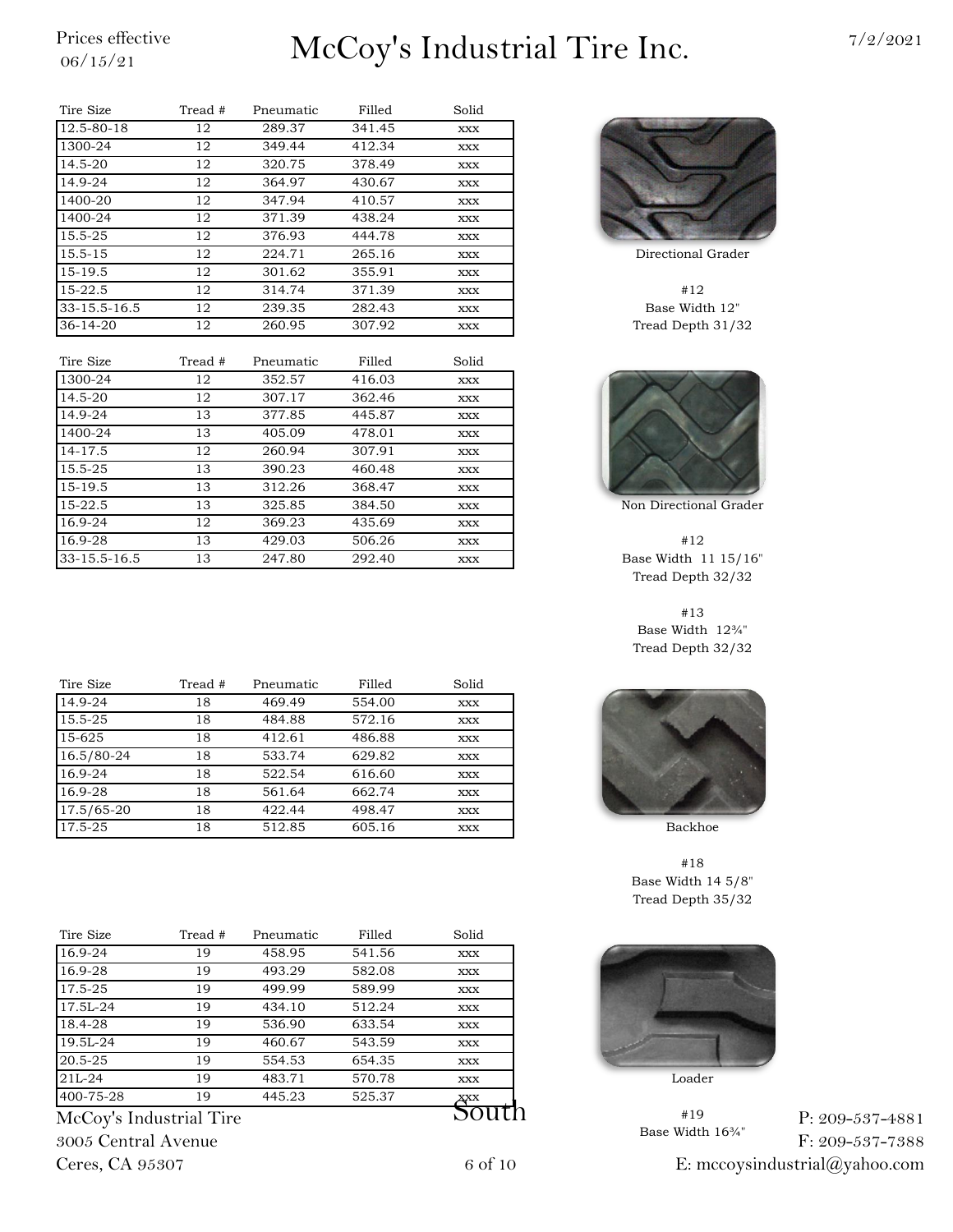# $\frac{\text{Prices effective}}{06/15/21}$  McCoy's Industrial Tire Inc.  $\frac{7/2/2021}{2}$

Tread Depth 35/32



Super Grip

#7 Base Width 7 5/16" Tread Depth 17/32



Wide Base Rib

#11 Base Width 11¼" Tread Depth 16/32

#13 Base Width 13 1/8" Tread Depth 16/32



Wide Base Lug

#12 Base Width 12 1/8" Tread Depth21/32

#14 Base Width 13½" Tread Depth 21/32

| Tire Size  | Tread # | Pneumatic | Filled | Solid      |
|------------|---------|-----------|--------|------------|
| 33-16-17.5 |         | 210.60    | 248.51 | <b>XXX</b> |
| 33-16-17.5 |         | 221.04    | 260.83 | <b>XXX</b> |
|            |         |           |        |            |

Tire Size Tread # Pneumatic Filled Solid 40-19-19.5 265.49 313.28 xxx

7 (x2)

Tread #

| Tire Size        | Tread # | Pneumatic | Filled | Solid  |
|------------------|---------|-----------|--------|--------|
| 1100-20          | 12      | 292.95    | 345.68 | 380.24 |
| 1200-20          | 12      | 304.73    | 359.58 | 395.54 |
| 1200-20          | 14      | 317.92    | 375.14 | 412.66 |
| 17.5/65-20       | 14      | 318.29    | 375.59 | 413.15 |
| 18-19.5          | 14      | 327.77    | 386.77 | 425.44 |
| $31 - 15.5 - 15$ | 14      | 229.47    | 270.77 | 297.85 |
| 355-65-15        | 12      | 228.97    | 270.18 | 297.20 |
| 355-65-15        | 14      | 238.88    | 281.88 | 310.06 |
| 425/65R-22.5     | 14      | 327.77    | 386.77 | 425.44 |

McCoy's Industrial Tire 3005 Central Avenue Ceres, CA 95307

#### South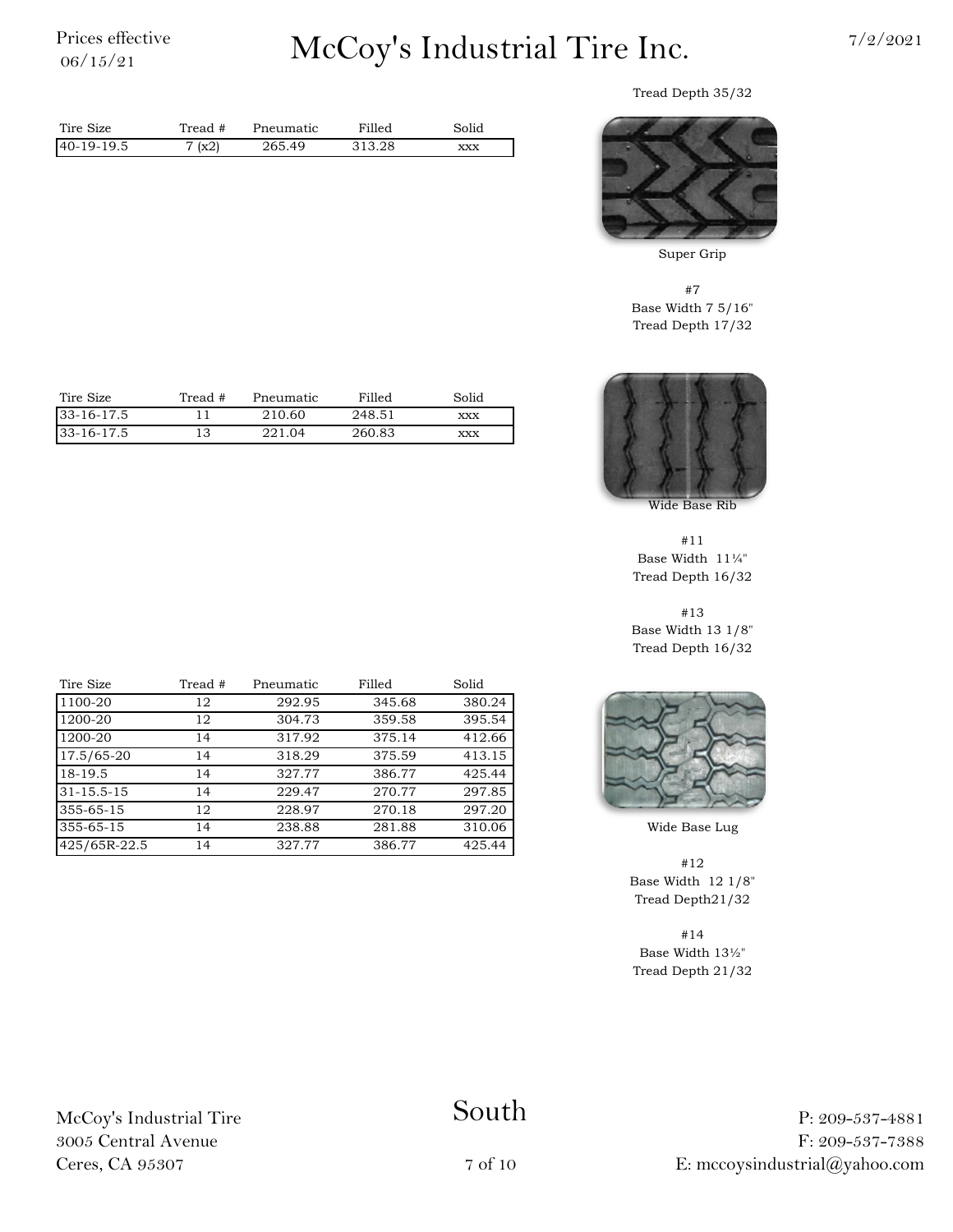### $\frac{\text{Prices effective}}{06/15/21}$  McCoy's Industrial Tire Inc.  $\frac{7/2/2021}{2}$

| Tire Size        | Tread #        | Pneumatic | Filled | Solid          |              |
|------------------|----------------|-----------|--------|----------------|--------------|
| 10.5-80-18       | 9              | 222.91    | 263.04 | $\mathbf{XXX}$ |              |
| 1000-15          | 8              | 211.12    | 249.12 | 274.03         |              |
| 1000-20          | 8              | 241.36    | 284.81 | 313.29         |              |
| 1000-20          | 9              | 252.69    | 298.17 | 327.99         |              |
| 1000-22          | 8              | 253.00    | 298.54 | 328.39         |              |
| 1000-22          | 9              | 264.87    | 312.54 | 343.80         |              |
| 10-16.5          | 9              | 189.06    | 223.09 | XXX            |              |
| $10 - 17.5$      | $\overline{7}$ | 150.33    | 177.38 | XXX            | Waste Haule  |
| 10-22.5          | 7              | 173.72    | 204.99 | $\mathbf{XXX}$ |              |
| 10-22.5          | 8              | 233.22    | 275.20 | XXX            | #7           |
| 1100-20          | 9              | 264.87    | 312.54 | 343.80         | Base Width 7 |
| 1100-22          | 9              | 269.74    | 318.29 | 350.12         | Tread Depth  |
| 11-17.5          | 8              | 211.12    | 249.12 | XXX            |              |
| 11-22.5          | 8              | 241.36    | 284.81 | XXX            | #8           |
| 11-24.5          | 8              | 253.00    | 298.54 | $\mathbf{XXX}$ | Base Widtl   |
| 11-24.5          | 9              | 264.87    | 312.54 | XXX            | Tread Depth  |
| 11L-15 SL        | 10.5           | 214.82    | 253.49 | XXX            |              |
| 11L-16 SL        | 10.5           | 217.48    | 256.63 | XXX            | #9           |
| 12.5-80-18       | 11.5           | 287.32    | 339.04 | XXX            | Base Width & |
| 1200-20          | 11             | 314.32    | 370.89 | 407.98         | Tread Depth  |
| 12-16.5          | 11.5           | 240.47    | 283.75 | XXX            |              |
| 12-22.5          | 9              | 260.00    | 306.79 | XXX            | #11.5        |
| 1300-24          | 12             | 380.29    | 448.74 | XXX            | Base Width   |
| 14.5-19.5        | 12             | 292.39    | 345.01 | XXX            | Tread Depth  |
| 1400-20          | 12             | 359.40    | 424.09 | 466.50         |              |
| 1400-24          | 13             | 430.87    | 508.43 | 559.27         | #11.75       |
| 14-17.5          | 12             | 281.45    | 332.12 | XXX            | Base Width 1 |
| 15.5-25          | 14             | 440.79    | 520.13 | XXX            | Tread Depth  |
| 15-19.5          | 13             | 332.13    | 391.92 | XXX            |              |
| 15-22.5          | 13             | 346.58    | 408.97 | XXX            | #12          |
| 17.5-25          | 14             | 466.22    | 550.14 | XXX            | Base Width 1 |
| 23-8.5-12        | 7              | 100.55    | 118.65 | XXX            | Tread Depth  |
| $26 - 12 - 12$   | 11.5           | 183.75    | 216.83 | XXX            |              |
| 26-12-16.5       | 11.5           | 187.14    | 220.82 | XXX            |              |
| 27-10-12         | 8              | 161.34    | 190.38 | 209.41         | #13          |
| $27 - 8.5 - 15$  | $\overline{7}$ | 118.61    | 139.96 | XXX            | Base Width   |
| 29-12.5-15       | 11.5           | 208.73    | 246.30 | XXX            | Tread Depth  |
| 31.5-13-16.5     | 11.5           | 226.87    | 267.70 | <b>XXX</b>     |              |
| $31 - 10.5 - 15$ | 9              | 188.76    | 222.73 | XXX            | #14          |
| $31 - 15.5 - 15$ | 13             | 247.84    | 292.46 | XXX            | Base Width   |
| 31-15.5-15       | 14             | 263.20    | 310.58 | XXX            | Tread Depth  |
| 320-80-18        | 11             | 269.62    | 318.15 | XXX            |              |
| 33-15.5-16.5     | 13             | 263.57    | 311.01 | XXX            |              |
| 380-65-19.5      | 12             | 292.39    | 345.01 | XXX            |              |
| 385-65-22.5      | 13             | 346.58    | 408.97 | XXX            |              |
| 825-20           | $\overline{7}$ | 166.35    | 196.30 | 215.93         |              |
| 900-20           | 8              | 233.22    | 275.20 | 302.72         |              |
| $9 - 22.5$       | 7              | 166.35    | 196.30 | 215.93         |              |
|                  |                |           |        |                |              |



Waste Hauler Rib

Base Width 7 11/16" Tread Depth 25/32

Base Width 8" Tread Depth 26/32

Base Width 8 5/8". Tread Depth 26/32

Base Width  $10\frac{1}{2}$ " Tread Depth 26/32

Base Width  $11\frac{3}{8}$ " Tread Depth 20/32

Base Width  $11\ 7/8$ " Tread Depth 20/32

Base Width $12\%$ " Tread Depth 20/32

Base Width 13¼" Tread Depth 20/32

McCoy's Industrial Tire 3005 Central Avenue Ceres, CA 95307

#### South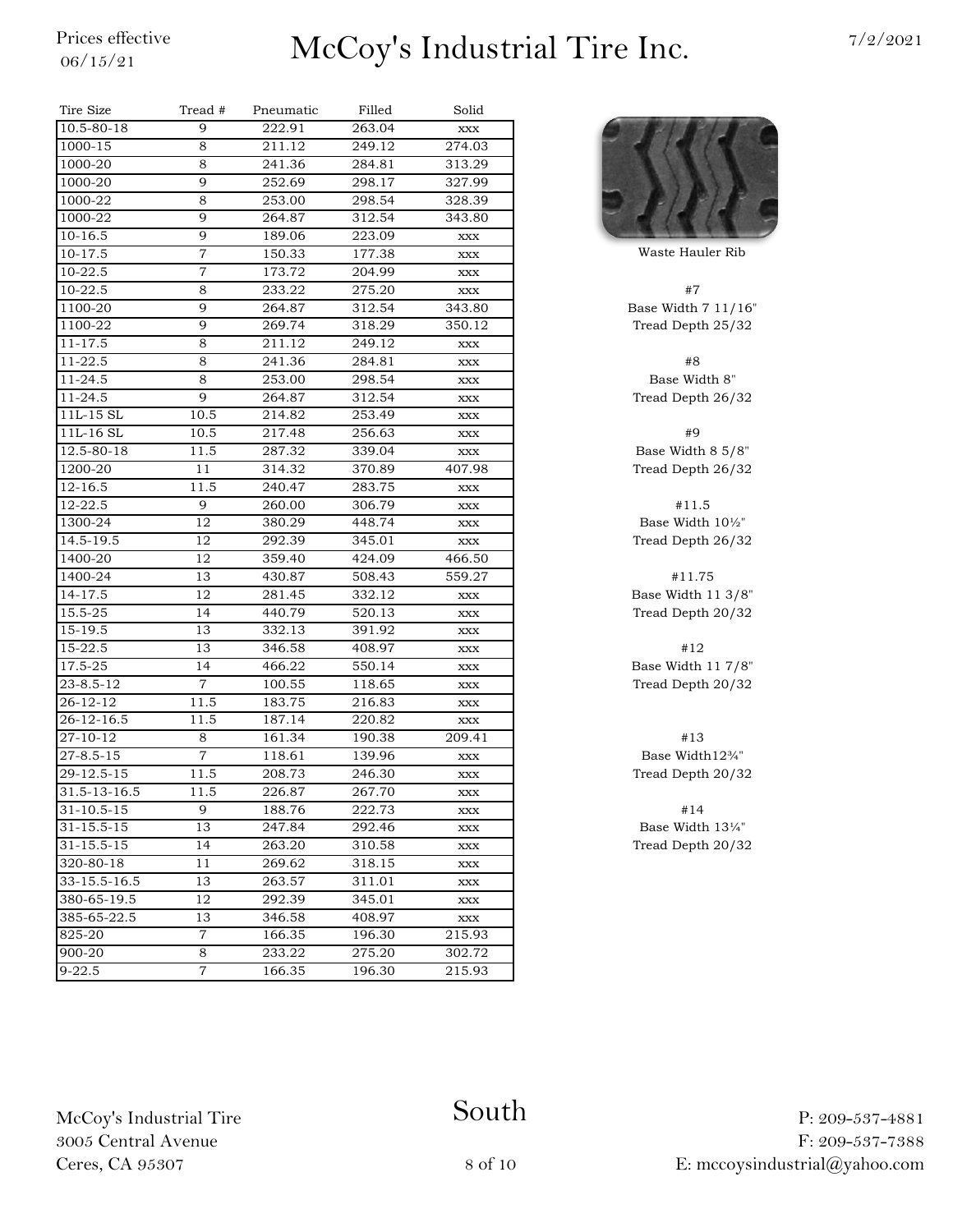# $\frac{\text{Price} \ \text{effective}}{06/15/21}$  McCoy's Industrial Tire Inc.  $\frac{7/2/2021}{2}$

| $\frac{3}{4}$<br>1000-20<br>9<br>272.44<br>318.76<br>354.18<br>9<br>1000-20<br>$\mathbf{1}$<br>425.01<br>472.24<br>363.26<br>$\frac{3}{4}$<br>1000-20<br>10<br>302.72<br>354.18<br>393.53<br>$\mathbf{1}$<br>472.24<br>1000-20<br>10<br>403.62<br>524.71<br>10-16.5<br>10<br>$\frac{3}{4}$<br>218.59<br>255.75<br>284.17<br>10-16.5<br>10<br>$\mathbf{1}$<br>291.45<br>341.00<br>378.89<br>1100-20<br>10<br>$\frac{3}{4}$<br>306.24<br>358.30<br>398.11<br>1100-20<br>477.73<br>10<br>1<br>408.32<br>530.81<br>Slick<br>1200-20<br>11<br>$\frac{3}{4}$<br>350.41<br>409.98<br>455.54<br>1200-20<br>467.22<br>11<br>$\mathbf{1}$<br>546.64<br>607.38<br>12-16.5<br>$\frac{3}{4}$<br>258.72<br>302.71<br>336.34<br>$BW = Base$<br>11<br>12-16.5<br>11<br>344.97<br>403.61<br>448.46<br>1<br>$\frac{3}{4}$<br>12-5-80-18<br>10<br>TD = Tread<br>281.03<br>328.81<br>365.34<br>12-5-80-18<br>10<br>1<br>374.71<br>438.41<br>487.12<br>$\frac{3}{4}$<br>1300-24<br>12<br>429.07<br>502.01<br>557.79<br>$\mathbf{1}$<br>12<br>1300-24<br>572.09<br>669.35<br>743.72<br>12<br>$\frac{3}{4}$<br>533.54<br>592.82<br>1400-24<br>456.02<br>1400-24<br>12<br>$\mathbf{1}$<br>608.02<br>711.39<br>790.43<br>12<br>$\frac{3}{4}$<br>543.42<br>1400-25<br>464.47<br>603.81<br>12<br>$\mathbf{1}$<br>619.29<br>724.57<br>1400-25<br>805.07<br>14-17.5<br>12<br>$\frac{3}{4}$<br>317.56<br>371.54<br>412.82<br>$\mathbf{1}$<br>14-17.5<br>12<br>423.41<br>495.39<br>550.43<br>12<br>$\frac{3}{4}$<br>351.52<br>15-19.5<br>411.28<br>456.97<br>12<br>1<br>468.69<br>548.37<br>609.30<br>$\frac{3}{4}$<br>12<br>439.29<br>513.97<br>571.08<br>12<br>1<br>585.72<br>685.29<br>15.5-25<br>761.44<br>$\frac{3}{4}$<br>17.5-25<br>12<br>464.63<br>543.62<br>604.03<br>12<br>$\mathbf{1}$<br>724.83<br>17.5-25<br>619.51<br>805.37<br>$\frac{3}{4}$<br>20.5-25<br>16<br>687.10<br>803.90<br>893.22<br>20.5-25<br>16<br>1<br>916.13<br>1071.87<br>1190.97<br>8<br>$\frac{3}{4}$<br>121.09<br>141.67<br>157.41<br>8<br>$\mathbf{1}$<br>161.45<br>188.90<br>209.88<br>9<br>$\frac{3}{4}$<br>158.40<br>185.33<br>205.92<br>9<br>$\mathbf{1}$<br>211.20<br>247.10<br>274.56<br>$\frac{3}{4}$<br>8<br>129.53<br>151.56<br>168.39<br>172.71<br>8<br>1<br>202.07<br>224.53<br>9<br>$\frac{3}{4}$<br>222.39<br>247.10<br>190.08<br>9<br>1<br>253.44<br>296.52<br>329.47<br>9<br>$\frac{3}{4}$<br>175.76<br>205.64<br>228.49<br>9<br>274.18<br>234.34<br>304.65<br>1<br>$^{3}/_{4}$<br>8<br>154.20<br>200.46<br>180.42<br>8<br>$\mathbf{1}$<br>205.60<br>240.56<br>267.28<br>228.45<br>11<br>$\frac{3}{4}$<br>267.28<br>296.98<br>$\mathbf{1}$<br>304.59<br>356.37<br>395.97<br>11<br>8<br>$\frac{3}{4}$<br>160.51<br>187.80<br>208.66<br>28-9-15<br>214.01<br>250.40<br>278.22<br>8<br>1<br>300-15<br>$\frac{3}{4}$<br>237.74<br>278.15<br>309.06<br>10<br>300-15<br>316.98<br>370.87<br>412.08<br>10<br>$\mathbf{1}$<br>218.24<br>255.34<br>283.71<br>10<br>$\frac{3}{4}$<br>31-6-10<br>10<br>290.98<br>340.45<br>378.28<br>1<br>31-10-20<br>$\frac{3}{4}$<br>255.34<br>10<br>218.24<br>283.71<br>31-10-20<br>378.28<br>10<br>1<br>290.98<br>340.45<br>$33 - 6 - 11$<br>$\frac{3}{4}$<br>255.55<br>298.99<br>332.21<br>11<br>$33 - 6 - 11$<br>11<br>340.73<br>398.66<br>442.95<br>1<br>33-12-20<br>$\frac{3}{4}$<br>255.55<br>298.99<br>332.21<br>11<br>4DOU UN<br><b>Nick20xºs Industrial Tire</b> | Tire Size       | BW | TD | Pneumatic | Filled | Solid |  |
|----------------------------------------------------------------------------------------------------------------------------------------------------------------------------------------------------------------------------------------------------------------------------------------------------------------------------------------------------------------------------------------------------------------------------------------------------------------------------------------------------------------------------------------------------------------------------------------------------------------------------------------------------------------------------------------------------------------------------------------------------------------------------------------------------------------------------------------------------------------------------------------------------------------------------------------------------------------------------------------------------------------------------------------------------------------------------------------------------------------------------------------------------------------------------------------------------------------------------------------------------------------------------------------------------------------------------------------------------------------------------------------------------------------------------------------------------------------------------------------------------------------------------------------------------------------------------------------------------------------------------------------------------------------------------------------------------------------------------------------------------------------------------------------------------------------------------------------------------------------------------------------------------------------------------------------------------------------------------------------------------------------------------------------------------------------------------------------------------------------------------------------------------------------------------------------------------------------------------------------------------------------------------------------------------------------------------------------------------------------------------------------------------------------------------------------------------------------------------------------------------------------------------------------------------------------------------------------------------------------------------------------------------------------------------------------------------------------------------------------------------------------------------------------------------------------------------------------------------------------------------------------------------------------------------------------------------------------------------------------------------------------------------------------------------------------------------------------------------------------------------------------------------------------------------------------------------------------------------------------------------------------------------------------------------------------------------------------------------------------------|-----------------|----|----|-----------|--------|-------|--|
|                                                                                                                                                                                                                                                                                                                                                                                                                                                                                                                                                                                                                                                                                                                                                                                                                                                                                                                                                                                                                                                                                                                                                                                                                                                                                                                                                                                                                                                                                                                                                                                                                                                                                                                                                                                                                                                                                                                                                                                                                                                                                                                                                                                                                                                                                                                                                                                                                                                                                                                                                                                                                                                                                                                                                                                                                                                                                                                                                                                                                                                                                                                                                                                                                                                                                                                                                                      |                 |    |    |           |        |       |  |
|                                                                                                                                                                                                                                                                                                                                                                                                                                                                                                                                                                                                                                                                                                                                                                                                                                                                                                                                                                                                                                                                                                                                                                                                                                                                                                                                                                                                                                                                                                                                                                                                                                                                                                                                                                                                                                                                                                                                                                                                                                                                                                                                                                                                                                                                                                                                                                                                                                                                                                                                                                                                                                                                                                                                                                                                                                                                                                                                                                                                                                                                                                                                                                                                                                                                                                                                                                      |                 |    |    |           |        |       |  |
|                                                                                                                                                                                                                                                                                                                                                                                                                                                                                                                                                                                                                                                                                                                                                                                                                                                                                                                                                                                                                                                                                                                                                                                                                                                                                                                                                                                                                                                                                                                                                                                                                                                                                                                                                                                                                                                                                                                                                                                                                                                                                                                                                                                                                                                                                                                                                                                                                                                                                                                                                                                                                                                                                                                                                                                                                                                                                                                                                                                                                                                                                                                                                                                                                                                                                                                                                                      |                 |    |    |           |        |       |  |
|                                                                                                                                                                                                                                                                                                                                                                                                                                                                                                                                                                                                                                                                                                                                                                                                                                                                                                                                                                                                                                                                                                                                                                                                                                                                                                                                                                                                                                                                                                                                                                                                                                                                                                                                                                                                                                                                                                                                                                                                                                                                                                                                                                                                                                                                                                                                                                                                                                                                                                                                                                                                                                                                                                                                                                                                                                                                                                                                                                                                                                                                                                                                                                                                                                                                                                                                                                      |                 |    |    |           |        |       |  |
|                                                                                                                                                                                                                                                                                                                                                                                                                                                                                                                                                                                                                                                                                                                                                                                                                                                                                                                                                                                                                                                                                                                                                                                                                                                                                                                                                                                                                                                                                                                                                                                                                                                                                                                                                                                                                                                                                                                                                                                                                                                                                                                                                                                                                                                                                                                                                                                                                                                                                                                                                                                                                                                                                                                                                                                                                                                                                                                                                                                                                                                                                                                                                                                                                                                                                                                                                                      |                 |    |    |           |        |       |  |
|                                                                                                                                                                                                                                                                                                                                                                                                                                                                                                                                                                                                                                                                                                                                                                                                                                                                                                                                                                                                                                                                                                                                                                                                                                                                                                                                                                                                                                                                                                                                                                                                                                                                                                                                                                                                                                                                                                                                                                                                                                                                                                                                                                                                                                                                                                                                                                                                                                                                                                                                                                                                                                                                                                                                                                                                                                                                                                                                                                                                                                                                                                                                                                                                                                                                                                                                                                      |                 |    |    |           |        |       |  |
|                                                                                                                                                                                                                                                                                                                                                                                                                                                                                                                                                                                                                                                                                                                                                                                                                                                                                                                                                                                                                                                                                                                                                                                                                                                                                                                                                                                                                                                                                                                                                                                                                                                                                                                                                                                                                                                                                                                                                                                                                                                                                                                                                                                                                                                                                                                                                                                                                                                                                                                                                                                                                                                                                                                                                                                                                                                                                                                                                                                                                                                                                                                                                                                                                                                                                                                                                                      |                 |    |    |           |        |       |  |
|                                                                                                                                                                                                                                                                                                                                                                                                                                                                                                                                                                                                                                                                                                                                                                                                                                                                                                                                                                                                                                                                                                                                                                                                                                                                                                                                                                                                                                                                                                                                                                                                                                                                                                                                                                                                                                                                                                                                                                                                                                                                                                                                                                                                                                                                                                                                                                                                                                                                                                                                                                                                                                                                                                                                                                                                                                                                                                                                                                                                                                                                                                                                                                                                                                                                                                                                                                      |                 |    |    |           |        |       |  |
|                                                                                                                                                                                                                                                                                                                                                                                                                                                                                                                                                                                                                                                                                                                                                                                                                                                                                                                                                                                                                                                                                                                                                                                                                                                                                                                                                                                                                                                                                                                                                                                                                                                                                                                                                                                                                                                                                                                                                                                                                                                                                                                                                                                                                                                                                                                                                                                                                                                                                                                                                                                                                                                                                                                                                                                                                                                                                                                                                                                                                                                                                                                                                                                                                                                                                                                                                                      |                 |    |    |           |        |       |  |
|                                                                                                                                                                                                                                                                                                                                                                                                                                                                                                                                                                                                                                                                                                                                                                                                                                                                                                                                                                                                                                                                                                                                                                                                                                                                                                                                                                                                                                                                                                                                                                                                                                                                                                                                                                                                                                                                                                                                                                                                                                                                                                                                                                                                                                                                                                                                                                                                                                                                                                                                                                                                                                                                                                                                                                                                                                                                                                                                                                                                                                                                                                                                                                                                                                                                                                                                                                      |                 |    |    |           |        |       |  |
|                                                                                                                                                                                                                                                                                                                                                                                                                                                                                                                                                                                                                                                                                                                                                                                                                                                                                                                                                                                                                                                                                                                                                                                                                                                                                                                                                                                                                                                                                                                                                                                                                                                                                                                                                                                                                                                                                                                                                                                                                                                                                                                                                                                                                                                                                                                                                                                                                                                                                                                                                                                                                                                                                                                                                                                                                                                                                                                                                                                                                                                                                                                                                                                                                                                                                                                                                                      |                 |    |    |           |        |       |  |
|                                                                                                                                                                                                                                                                                                                                                                                                                                                                                                                                                                                                                                                                                                                                                                                                                                                                                                                                                                                                                                                                                                                                                                                                                                                                                                                                                                                                                                                                                                                                                                                                                                                                                                                                                                                                                                                                                                                                                                                                                                                                                                                                                                                                                                                                                                                                                                                                                                                                                                                                                                                                                                                                                                                                                                                                                                                                                                                                                                                                                                                                                                                                                                                                                                                                                                                                                                      |                 |    |    |           |        |       |  |
|                                                                                                                                                                                                                                                                                                                                                                                                                                                                                                                                                                                                                                                                                                                                                                                                                                                                                                                                                                                                                                                                                                                                                                                                                                                                                                                                                                                                                                                                                                                                                                                                                                                                                                                                                                                                                                                                                                                                                                                                                                                                                                                                                                                                                                                                                                                                                                                                                                                                                                                                                                                                                                                                                                                                                                                                                                                                                                                                                                                                                                                                                                                                                                                                                                                                                                                                                                      |                 |    |    |           |        |       |  |
|                                                                                                                                                                                                                                                                                                                                                                                                                                                                                                                                                                                                                                                                                                                                                                                                                                                                                                                                                                                                                                                                                                                                                                                                                                                                                                                                                                                                                                                                                                                                                                                                                                                                                                                                                                                                                                                                                                                                                                                                                                                                                                                                                                                                                                                                                                                                                                                                                                                                                                                                                                                                                                                                                                                                                                                                                                                                                                                                                                                                                                                                                                                                                                                                                                                                                                                                                                      |                 |    |    |           |        |       |  |
|                                                                                                                                                                                                                                                                                                                                                                                                                                                                                                                                                                                                                                                                                                                                                                                                                                                                                                                                                                                                                                                                                                                                                                                                                                                                                                                                                                                                                                                                                                                                                                                                                                                                                                                                                                                                                                                                                                                                                                                                                                                                                                                                                                                                                                                                                                                                                                                                                                                                                                                                                                                                                                                                                                                                                                                                                                                                                                                                                                                                                                                                                                                                                                                                                                                                                                                                                                      |                 |    |    |           |        |       |  |
|                                                                                                                                                                                                                                                                                                                                                                                                                                                                                                                                                                                                                                                                                                                                                                                                                                                                                                                                                                                                                                                                                                                                                                                                                                                                                                                                                                                                                                                                                                                                                                                                                                                                                                                                                                                                                                                                                                                                                                                                                                                                                                                                                                                                                                                                                                                                                                                                                                                                                                                                                                                                                                                                                                                                                                                                                                                                                                                                                                                                                                                                                                                                                                                                                                                                                                                                                                      |                 |    |    |           |        |       |  |
|                                                                                                                                                                                                                                                                                                                                                                                                                                                                                                                                                                                                                                                                                                                                                                                                                                                                                                                                                                                                                                                                                                                                                                                                                                                                                                                                                                                                                                                                                                                                                                                                                                                                                                                                                                                                                                                                                                                                                                                                                                                                                                                                                                                                                                                                                                                                                                                                                                                                                                                                                                                                                                                                                                                                                                                                                                                                                                                                                                                                                                                                                                                                                                                                                                                                                                                                                                      |                 |    |    |           |        |       |  |
|                                                                                                                                                                                                                                                                                                                                                                                                                                                                                                                                                                                                                                                                                                                                                                                                                                                                                                                                                                                                                                                                                                                                                                                                                                                                                                                                                                                                                                                                                                                                                                                                                                                                                                                                                                                                                                                                                                                                                                                                                                                                                                                                                                                                                                                                                                                                                                                                                                                                                                                                                                                                                                                                                                                                                                                                                                                                                                                                                                                                                                                                                                                                                                                                                                                                                                                                                                      |                 |    |    |           |        |       |  |
|                                                                                                                                                                                                                                                                                                                                                                                                                                                                                                                                                                                                                                                                                                                                                                                                                                                                                                                                                                                                                                                                                                                                                                                                                                                                                                                                                                                                                                                                                                                                                                                                                                                                                                                                                                                                                                                                                                                                                                                                                                                                                                                                                                                                                                                                                                                                                                                                                                                                                                                                                                                                                                                                                                                                                                                                                                                                                                                                                                                                                                                                                                                                                                                                                                                                                                                                                                      |                 |    |    |           |        |       |  |
|                                                                                                                                                                                                                                                                                                                                                                                                                                                                                                                                                                                                                                                                                                                                                                                                                                                                                                                                                                                                                                                                                                                                                                                                                                                                                                                                                                                                                                                                                                                                                                                                                                                                                                                                                                                                                                                                                                                                                                                                                                                                                                                                                                                                                                                                                                                                                                                                                                                                                                                                                                                                                                                                                                                                                                                                                                                                                                                                                                                                                                                                                                                                                                                                                                                                                                                                                                      |                 |    |    |           |        |       |  |
|                                                                                                                                                                                                                                                                                                                                                                                                                                                                                                                                                                                                                                                                                                                                                                                                                                                                                                                                                                                                                                                                                                                                                                                                                                                                                                                                                                                                                                                                                                                                                                                                                                                                                                                                                                                                                                                                                                                                                                                                                                                                                                                                                                                                                                                                                                                                                                                                                                                                                                                                                                                                                                                                                                                                                                                                                                                                                                                                                                                                                                                                                                                                                                                                                                                                                                                                                                      |                 |    |    |           |        |       |  |
|                                                                                                                                                                                                                                                                                                                                                                                                                                                                                                                                                                                                                                                                                                                                                                                                                                                                                                                                                                                                                                                                                                                                                                                                                                                                                                                                                                                                                                                                                                                                                                                                                                                                                                                                                                                                                                                                                                                                                                                                                                                                                                                                                                                                                                                                                                                                                                                                                                                                                                                                                                                                                                                                                                                                                                                                                                                                                                                                                                                                                                                                                                                                                                                                                                                                                                                                                                      |                 |    |    |           |        |       |  |
|                                                                                                                                                                                                                                                                                                                                                                                                                                                                                                                                                                                                                                                                                                                                                                                                                                                                                                                                                                                                                                                                                                                                                                                                                                                                                                                                                                                                                                                                                                                                                                                                                                                                                                                                                                                                                                                                                                                                                                                                                                                                                                                                                                                                                                                                                                                                                                                                                                                                                                                                                                                                                                                                                                                                                                                                                                                                                                                                                                                                                                                                                                                                                                                                                                                                                                                                                                      |                 |    |    |           |        |       |  |
|                                                                                                                                                                                                                                                                                                                                                                                                                                                                                                                                                                                                                                                                                                                                                                                                                                                                                                                                                                                                                                                                                                                                                                                                                                                                                                                                                                                                                                                                                                                                                                                                                                                                                                                                                                                                                                                                                                                                                                                                                                                                                                                                                                                                                                                                                                                                                                                                                                                                                                                                                                                                                                                                                                                                                                                                                                                                                                                                                                                                                                                                                                                                                                                                                                                                                                                                                                      |                 |    |    |           |        |       |  |
|                                                                                                                                                                                                                                                                                                                                                                                                                                                                                                                                                                                                                                                                                                                                                                                                                                                                                                                                                                                                                                                                                                                                                                                                                                                                                                                                                                                                                                                                                                                                                                                                                                                                                                                                                                                                                                                                                                                                                                                                                                                                                                                                                                                                                                                                                                                                                                                                                                                                                                                                                                                                                                                                                                                                                                                                                                                                                                                                                                                                                                                                                                                                                                                                                                                                                                                                                                      | 15-19.5         |    |    |           |        |       |  |
|                                                                                                                                                                                                                                                                                                                                                                                                                                                                                                                                                                                                                                                                                                                                                                                                                                                                                                                                                                                                                                                                                                                                                                                                                                                                                                                                                                                                                                                                                                                                                                                                                                                                                                                                                                                                                                                                                                                                                                                                                                                                                                                                                                                                                                                                                                                                                                                                                                                                                                                                                                                                                                                                                                                                                                                                                                                                                                                                                                                                                                                                                                                                                                                                                                                                                                                                                                      | 15.5-25         |    |    |           |        |       |  |
|                                                                                                                                                                                                                                                                                                                                                                                                                                                                                                                                                                                                                                                                                                                                                                                                                                                                                                                                                                                                                                                                                                                                                                                                                                                                                                                                                                                                                                                                                                                                                                                                                                                                                                                                                                                                                                                                                                                                                                                                                                                                                                                                                                                                                                                                                                                                                                                                                                                                                                                                                                                                                                                                                                                                                                                                                                                                                                                                                                                                                                                                                                                                                                                                                                                                                                                                                                      |                 |    |    |           |        |       |  |
|                                                                                                                                                                                                                                                                                                                                                                                                                                                                                                                                                                                                                                                                                                                                                                                                                                                                                                                                                                                                                                                                                                                                                                                                                                                                                                                                                                                                                                                                                                                                                                                                                                                                                                                                                                                                                                                                                                                                                                                                                                                                                                                                                                                                                                                                                                                                                                                                                                                                                                                                                                                                                                                                                                                                                                                                                                                                                                                                                                                                                                                                                                                                                                                                                                                                                                                                                                      |                 |    |    |           |        |       |  |
|                                                                                                                                                                                                                                                                                                                                                                                                                                                                                                                                                                                                                                                                                                                                                                                                                                                                                                                                                                                                                                                                                                                                                                                                                                                                                                                                                                                                                                                                                                                                                                                                                                                                                                                                                                                                                                                                                                                                                                                                                                                                                                                                                                                                                                                                                                                                                                                                                                                                                                                                                                                                                                                                                                                                                                                                                                                                                                                                                                                                                                                                                                                                                                                                                                                                                                                                                                      |                 |    |    |           |        |       |  |
|                                                                                                                                                                                                                                                                                                                                                                                                                                                                                                                                                                                                                                                                                                                                                                                                                                                                                                                                                                                                                                                                                                                                                                                                                                                                                                                                                                                                                                                                                                                                                                                                                                                                                                                                                                                                                                                                                                                                                                                                                                                                                                                                                                                                                                                                                                                                                                                                                                                                                                                                                                                                                                                                                                                                                                                                                                                                                                                                                                                                                                                                                                                                                                                                                                                                                                                                                                      |                 |    |    |           |        |       |  |
|                                                                                                                                                                                                                                                                                                                                                                                                                                                                                                                                                                                                                                                                                                                                                                                                                                                                                                                                                                                                                                                                                                                                                                                                                                                                                                                                                                                                                                                                                                                                                                                                                                                                                                                                                                                                                                                                                                                                                                                                                                                                                                                                                                                                                                                                                                                                                                                                                                                                                                                                                                                                                                                                                                                                                                                                                                                                                                                                                                                                                                                                                                                                                                                                                                                                                                                                                                      |                 |    |    |           |        |       |  |
|                                                                                                                                                                                                                                                                                                                                                                                                                                                                                                                                                                                                                                                                                                                                                                                                                                                                                                                                                                                                                                                                                                                                                                                                                                                                                                                                                                                                                                                                                                                                                                                                                                                                                                                                                                                                                                                                                                                                                                                                                                                                                                                                                                                                                                                                                                                                                                                                                                                                                                                                                                                                                                                                                                                                                                                                                                                                                                                                                                                                                                                                                                                                                                                                                                                                                                                                                                      | 21-8-9          |    |    |           |        |       |  |
|                                                                                                                                                                                                                                                                                                                                                                                                                                                                                                                                                                                                                                                                                                                                                                                                                                                                                                                                                                                                                                                                                                                                                                                                                                                                                                                                                                                                                                                                                                                                                                                                                                                                                                                                                                                                                                                                                                                                                                                                                                                                                                                                                                                                                                                                                                                                                                                                                                                                                                                                                                                                                                                                                                                                                                                                                                                                                                                                                                                                                                                                                                                                                                                                                                                                                                                                                                      | 21-8-9          |    |    |           |        |       |  |
|                                                                                                                                                                                                                                                                                                                                                                                                                                                                                                                                                                                                                                                                                                                                                                                                                                                                                                                                                                                                                                                                                                                                                                                                                                                                                                                                                                                                                                                                                                                                                                                                                                                                                                                                                                                                                                                                                                                                                                                                                                                                                                                                                                                                                                                                                                                                                                                                                                                                                                                                                                                                                                                                                                                                                                                                                                                                                                                                                                                                                                                                                                                                                                                                                                                                                                                                                                      | 23-10-12        |    |    |           |        |       |  |
|                                                                                                                                                                                                                                                                                                                                                                                                                                                                                                                                                                                                                                                                                                                                                                                                                                                                                                                                                                                                                                                                                                                                                                                                                                                                                                                                                                                                                                                                                                                                                                                                                                                                                                                                                                                                                                                                                                                                                                                                                                                                                                                                                                                                                                                                                                                                                                                                                                                                                                                                                                                                                                                                                                                                                                                                                                                                                                                                                                                                                                                                                                                                                                                                                                                                                                                                                                      | 23-10-12        |    |    |           |        |       |  |
|                                                                                                                                                                                                                                                                                                                                                                                                                                                                                                                                                                                                                                                                                                                                                                                                                                                                                                                                                                                                                                                                                                                                                                                                                                                                                                                                                                                                                                                                                                                                                                                                                                                                                                                                                                                                                                                                                                                                                                                                                                                                                                                                                                                                                                                                                                                                                                                                                                                                                                                                                                                                                                                                                                                                                                                                                                                                                                                                                                                                                                                                                                                                                                                                                                                                                                                                                                      | 23-9-10         |    |    |           |        |       |  |
|                                                                                                                                                                                                                                                                                                                                                                                                                                                                                                                                                                                                                                                                                                                                                                                                                                                                                                                                                                                                                                                                                                                                                                                                                                                                                                                                                                                                                                                                                                                                                                                                                                                                                                                                                                                                                                                                                                                                                                                                                                                                                                                                                                                                                                                                                                                                                                                                                                                                                                                                                                                                                                                                                                                                                                                                                                                                                                                                                                                                                                                                                                                                                                                                                                                                                                                                                                      | 23-9-10         |    |    |           |        |       |  |
|                                                                                                                                                                                                                                                                                                                                                                                                                                                                                                                                                                                                                                                                                                                                                                                                                                                                                                                                                                                                                                                                                                                                                                                                                                                                                                                                                                                                                                                                                                                                                                                                                                                                                                                                                                                                                                                                                                                                                                                                                                                                                                                                                                                                                                                                                                                                                                                                                                                                                                                                                                                                                                                                                                                                                                                                                                                                                                                                                                                                                                                                                                                                                                                                                                                                                                                                                                      | 250-15          |    |    |           |        |       |  |
|                                                                                                                                                                                                                                                                                                                                                                                                                                                                                                                                                                                                                                                                                                                                                                                                                                                                                                                                                                                                                                                                                                                                                                                                                                                                                                                                                                                                                                                                                                                                                                                                                                                                                                                                                                                                                                                                                                                                                                                                                                                                                                                                                                                                                                                                                                                                                                                                                                                                                                                                                                                                                                                                                                                                                                                                                                                                                                                                                                                                                                                                                                                                                                                                                                                                                                                                                                      | 250-15          |    |    |           |        |       |  |
|                                                                                                                                                                                                                                                                                                                                                                                                                                                                                                                                                                                                                                                                                                                                                                                                                                                                                                                                                                                                                                                                                                                                                                                                                                                                                                                                                                                                                                                                                                                                                                                                                                                                                                                                                                                                                                                                                                                                                                                                                                                                                                                                                                                                                                                                                                                                                                                                                                                                                                                                                                                                                                                                                                                                                                                                                                                                                                                                                                                                                                                                                                                                                                                                                                                                                                                                                                      | 27-10-12        |    |    |           |        |       |  |
|                                                                                                                                                                                                                                                                                                                                                                                                                                                                                                                                                                                                                                                                                                                                                                                                                                                                                                                                                                                                                                                                                                                                                                                                                                                                                                                                                                                                                                                                                                                                                                                                                                                                                                                                                                                                                                                                                                                                                                                                                                                                                                                                                                                                                                                                                                                                                                                                                                                                                                                                                                                                                                                                                                                                                                                                                                                                                                                                                                                                                                                                                                                                                                                                                                                                                                                                                                      | 27-10-12        |    |    |           |        |       |  |
|                                                                                                                                                                                                                                                                                                                                                                                                                                                                                                                                                                                                                                                                                                                                                                                                                                                                                                                                                                                                                                                                                                                                                                                                                                                                                                                                                                                                                                                                                                                                                                                                                                                                                                                                                                                                                                                                                                                                                                                                                                                                                                                                                                                                                                                                                                                                                                                                                                                                                                                                                                                                                                                                                                                                                                                                                                                                                                                                                                                                                                                                                                                                                                                                                                                                                                                                                                      | 27-8.5-15       |    |    |           |        |       |  |
|                                                                                                                                                                                                                                                                                                                                                                                                                                                                                                                                                                                                                                                                                                                                                                                                                                                                                                                                                                                                                                                                                                                                                                                                                                                                                                                                                                                                                                                                                                                                                                                                                                                                                                                                                                                                                                                                                                                                                                                                                                                                                                                                                                                                                                                                                                                                                                                                                                                                                                                                                                                                                                                                                                                                                                                                                                                                                                                                                                                                                                                                                                                                                                                                                                                                                                                                                                      | $27 - 8.5 - 15$ |    |    |           |        |       |  |
|                                                                                                                                                                                                                                                                                                                                                                                                                                                                                                                                                                                                                                                                                                                                                                                                                                                                                                                                                                                                                                                                                                                                                                                                                                                                                                                                                                                                                                                                                                                                                                                                                                                                                                                                                                                                                                                                                                                                                                                                                                                                                                                                                                                                                                                                                                                                                                                                                                                                                                                                                                                                                                                                                                                                                                                                                                                                                                                                                                                                                                                                                                                                                                                                                                                                                                                                                                      | 28-12.50-15     |    |    |           |        |       |  |
|                                                                                                                                                                                                                                                                                                                                                                                                                                                                                                                                                                                                                                                                                                                                                                                                                                                                                                                                                                                                                                                                                                                                                                                                                                                                                                                                                                                                                                                                                                                                                                                                                                                                                                                                                                                                                                                                                                                                                                                                                                                                                                                                                                                                                                                                                                                                                                                                                                                                                                                                                                                                                                                                                                                                                                                                                                                                                                                                                                                                                                                                                                                                                                                                                                                                                                                                                                      | 28-12.50-15     |    |    |           |        |       |  |
|                                                                                                                                                                                                                                                                                                                                                                                                                                                                                                                                                                                                                                                                                                                                                                                                                                                                                                                                                                                                                                                                                                                                                                                                                                                                                                                                                                                                                                                                                                                                                                                                                                                                                                                                                                                                                                                                                                                                                                                                                                                                                                                                                                                                                                                                                                                                                                                                                                                                                                                                                                                                                                                                                                                                                                                                                                                                                                                                                                                                                                                                                                                                                                                                                                                                                                                                                                      | 28-9-15         |    |    |           |        |       |  |
|                                                                                                                                                                                                                                                                                                                                                                                                                                                                                                                                                                                                                                                                                                                                                                                                                                                                                                                                                                                                                                                                                                                                                                                                                                                                                                                                                                                                                                                                                                                                                                                                                                                                                                                                                                                                                                                                                                                                                                                                                                                                                                                                                                                                                                                                                                                                                                                                                                                                                                                                                                                                                                                                                                                                                                                                                                                                                                                                                                                                                                                                                                                                                                                                                                                                                                                                                                      |                 |    |    |           |        |       |  |
|                                                                                                                                                                                                                                                                                                                                                                                                                                                                                                                                                                                                                                                                                                                                                                                                                                                                                                                                                                                                                                                                                                                                                                                                                                                                                                                                                                                                                                                                                                                                                                                                                                                                                                                                                                                                                                                                                                                                                                                                                                                                                                                                                                                                                                                                                                                                                                                                                                                                                                                                                                                                                                                                                                                                                                                                                                                                                                                                                                                                                                                                                                                                                                                                                                                                                                                                                                      |                 |    |    |           |        |       |  |
|                                                                                                                                                                                                                                                                                                                                                                                                                                                                                                                                                                                                                                                                                                                                                                                                                                                                                                                                                                                                                                                                                                                                                                                                                                                                                                                                                                                                                                                                                                                                                                                                                                                                                                                                                                                                                                                                                                                                                                                                                                                                                                                                                                                                                                                                                                                                                                                                                                                                                                                                                                                                                                                                                                                                                                                                                                                                                                                                                                                                                                                                                                                                                                                                                                                                                                                                                                      |                 |    |    |           |        |       |  |
|                                                                                                                                                                                                                                                                                                                                                                                                                                                                                                                                                                                                                                                                                                                                                                                                                                                                                                                                                                                                                                                                                                                                                                                                                                                                                                                                                                                                                                                                                                                                                                                                                                                                                                                                                                                                                                                                                                                                                                                                                                                                                                                                                                                                                                                                                                                                                                                                                                                                                                                                                                                                                                                                                                                                                                                                                                                                                                                                                                                                                                                                                                                                                                                                                                                                                                                                                                      | 31-6-10         |    |    |           |        |       |  |
|                                                                                                                                                                                                                                                                                                                                                                                                                                                                                                                                                                                                                                                                                                                                                                                                                                                                                                                                                                                                                                                                                                                                                                                                                                                                                                                                                                                                                                                                                                                                                                                                                                                                                                                                                                                                                                                                                                                                                                                                                                                                                                                                                                                                                                                                                                                                                                                                                                                                                                                                                                                                                                                                                                                                                                                                                                                                                                                                                                                                                                                                                                                                                                                                                                                                                                                                                                      |                 |    |    |           |        |       |  |
|                                                                                                                                                                                                                                                                                                                                                                                                                                                                                                                                                                                                                                                                                                                                                                                                                                                                                                                                                                                                                                                                                                                                                                                                                                                                                                                                                                                                                                                                                                                                                                                                                                                                                                                                                                                                                                                                                                                                                                                                                                                                                                                                                                                                                                                                                                                                                                                                                                                                                                                                                                                                                                                                                                                                                                                                                                                                                                                                                                                                                                                                                                                                                                                                                                                                                                                                                                      |                 |    |    |           |        |       |  |
|                                                                                                                                                                                                                                                                                                                                                                                                                                                                                                                                                                                                                                                                                                                                                                                                                                                                                                                                                                                                                                                                                                                                                                                                                                                                                                                                                                                                                                                                                                                                                                                                                                                                                                                                                                                                                                                                                                                                                                                                                                                                                                                                                                                                                                                                                                                                                                                                                                                                                                                                                                                                                                                                                                                                                                                                                                                                                                                                                                                                                                                                                                                                                                                                                                                                                                                                                                      |                 |    |    |           |        |       |  |
|                                                                                                                                                                                                                                                                                                                                                                                                                                                                                                                                                                                                                                                                                                                                                                                                                                                                                                                                                                                                                                                                                                                                                                                                                                                                                                                                                                                                                                                                                                                                                                                                                                                                                                                                                                                                                                                                                                                                                                                                                                                                                                                                                                                                                                                                                                                                                                                                                                                                                                                                                                                                                                                                                                                                                                                                                                                                                                                                                                                                                                                                                                                                                                                                                                                                                                                                                                      |                 |    |    |           |        |       |  |
|                                                                                                                                                                                                                                                                                                                                                                                                                                                                                                                                                                                                                                                                                                                                                                                                                                                                                                                                                                                                                                                                                                                                                                                                                                                                                                                                                                                                                                                                                                                                                                                                                                                                                                                                                                                                                                                                                                                                                                                                                                                                                                                                                                                                                                                                                                                                                                                                                                                                                                                                                                                                                                                                                                                                                                                                                                                                                                                                                                                                                                                                                                                                                                                                                                                                                                                                                                      |                 |    |    |           |        |       |  |
|                                                                                                                                                                                                                                                                                                                                                                                                                                                                                                                                                                                                                                                                                                                                                                                                                                                                                                                                                                                                                                                                                                                                                                                                                                                                                                                                                                                                                                                                                                                                                                                                                                                                                                                                                                                                                                                                                                                                                                                                                                                                                                                                                                                                                                                                                                                                                                                                                                                                                                                                                                                                                                                                                                                                                                                                                                                                                                                                                                                                                                                                                                                                                                                                                                                                                                                                                                      |                 |    |    |           |        |       |  |
|                                                                                                                                                                                                                                                                                                                                                                                                                                                                                                                                                                                                                                                                                                                                                                                                                                                                                                                                                                                                                                                                                                                                                                                                                                                                                                                                                                                                                                                                                                                                                                                                                                                                                                                                                                                                                                                                                                                                                                                                                                                                                                                                                                                                                                                                                                                                                                                                                                                                                                                                                                                                                                                                                                                                                                                                                                                                                                                                                                                                                                                                                                                                                                                                                                                                                                                                                                      |                 |    |    | 340.73    | 398.66 |       |  |



 $BW = Base Width$ 

TD = Tread Depth

3005 Central Avenue Ceres, CA 95307